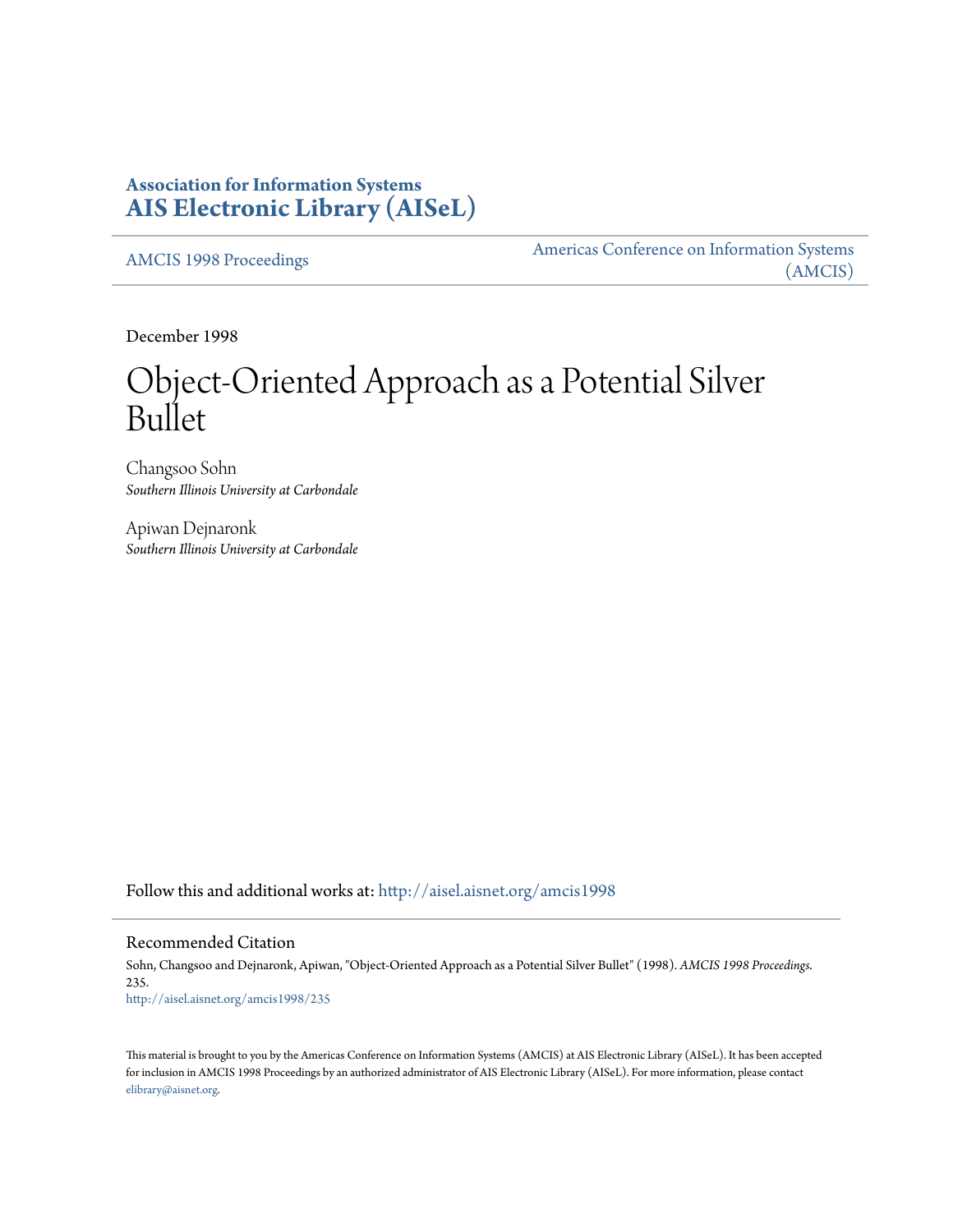# **Object-Oriented Approach as a Potential Silver Bullet**

**Changsoo Sohn Apiwan Dejnaronk** Department of Management Southern Illinois University at Carbondale

#### **Abstract**

*Software developers are seeking a silver bullet, if exists, to overcome the software crisis. The silver bullet is expected to enable them to deliver software on time with high quality and low cost. The fundamental cause of software crisis is the nature of software itself. The difficulties derived from the nature of software are complexity, conformity, invisibility, and changeability. In an attempt to search for the silver bullet, this study analyzes five current software engineering approaches: prototyping, spiral model, object oriented approach, cleanroom, and fourth generation language. Through comparison of those approaches based on the four difficulties, this study proposes that an object-oriented approach is a candidate for a silver bullet.* 

# **Introduction**

Technological advances make users request high quality software with low cost. High quality software cannot help being complex and large. Large and complex software needs high cost. Subsequently, its delivery is delayed. High demand and competitive environment push software developers to hurriedly deliver a software product. If the product is released without adequate quality, more often than not it causes errors in an application system and software becomes more expensive to users than they expect. This situation is referred to "*software crisis*" (Blazer, 1975; Gibbs, 1994; Jeff, 1995).

Thus, software engineers attempt to overcome the software crisis and develop a guideline for the efficient software development. The fundamental causes of the software problems are "essential" difficulties rather than "accidental" difficulties as Brooks (1987) said. If a certain software engineering approach can eliminate essential difficulties, the approach can be a silver bullet. The four essential difficulties that are inherent in the nature of software are complexity, conformity, invisibility, and changeability (Brooks, 1987; Kraut & Streeter, 1995). The software crisis is resulted from the interplay among those four difficulties that are not mutually exclusive.

Therefore, a research question is "is there any current software engineering approach that provides the powerful capability to remove the four essential difficulties of software? If so, why?"

# **The Nature of Software Difficulties**

*Complexity*: Since software is composed of different parts which none of them are alike, the combination of those parts makes software complex (Brooks, 1987). The complexity is common and inevitable because the software links several conditions multiplicatively (Brooks, 1987). The interaction of the multiple conditions in software leads to the complicate conceptual expressions. Williams (1995) defines complexity as understandability of a piece of software. Thus, whether or not complexity is substantial in software engineering, complexity makes software difficult to interpret, understand, and control.

*Conformity*: Conformity refers to the concept that all software components must work in harmony. External requirements and interfaces are major drivers of the conformity in software (Mays, 1994). Conformity and complexity are interrelated each other. The rationale here is that software is complex because many parts are involved. Then, to avoid the conflict between those parts, interfaces must be conformed.

*Changeability*: Software is different from other commodities in that it can be changed after manufacturing. Since the conceptual design of software depends on individuals judgment, different designers with different perspectives may alter the software design (Mays, 1994). Brooks (1987) presents two causes of software change; users' needs and advances in hardware technology.

*Invisibility*: According to Brooks (1987), the structures of software are highly abstract and not simply explained by a few diagrams. Existing conceptual tools are not capable enough to capture all aspects of those invisible structures. In addition, software cannot be evaluated until it is executed. Because of these facts, we cannot evaluate the performance of a software system until the system is completed (Williams, 1995). Meanwhile, invisibility makes difficult to communicate between users and designers because they do not have a standard model that they can agree on.

#### **Analysis of Software Engineering Approaches**

*Prototyping:* A prototype creates a trial version before the real product is built. Prototyping cannot eliminate the difficulties in software design due to four reasons. First, complexity is not simply removed by the demonstration of a prototype. With or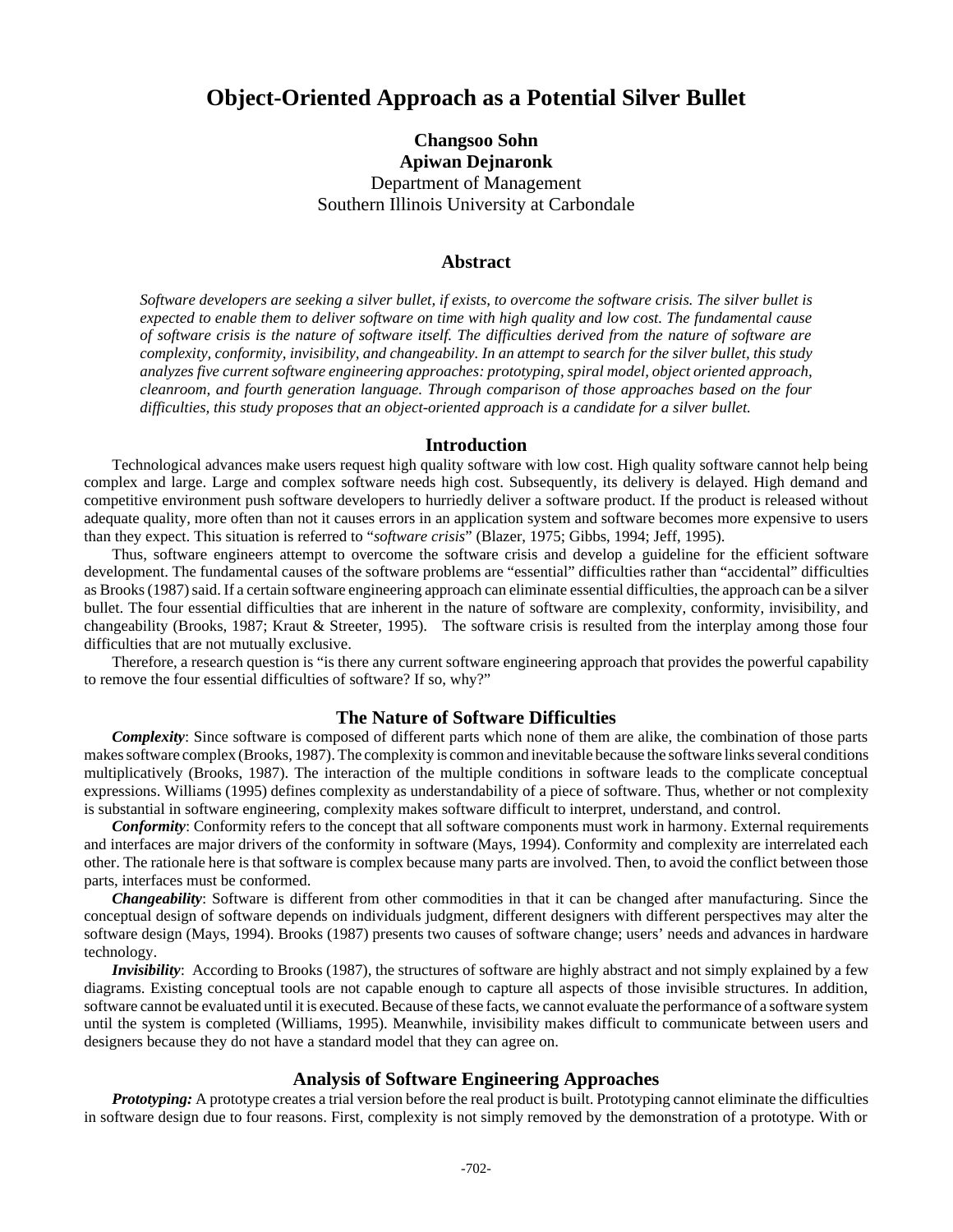without a prototype, a small software system is always simple. Prototyping is not related with reducing software complexity. Second, conformity interrelated with the software complexity. As prototyping cannot reduce complexity, it cannot eliminate conformity and simplify the interface between those components. Third, the needs for changes are common problems in every software project. The use of prototyping cannot prevent this uncertainty that occurs over time such as change in software specifications. Finally, although the difficulty of invisibility is partially addressed under this approach, a prototype as a tool to increase the understanding between users and designers (Winograd, 1995) does not remove software invisibility.

*Spiral model:* A spiral model approach is a combination of classical and prototyping approaches with an additional feature called "risk analysis" which is a tool for assessing the possibility of continuing a software project (Pressman, 1992). Although customer evaluation process of spiral model partially focuses on the difficulties in software design, it cannot remove the complexity, changeability, or invisibility of software. In addition, it does not enforce the conformity of the interfaces between different software components. What makes matters worse, the risk analysis not only omits the inherent difficulties of software but also alters costs of the project. Since the costs are reestimated whenever the analysis is conducted, it may be a problem to a fixed-budget project (Pressman, 1992). In addition, prototyping and spiral model approaches conduct a preventive action as oppose to a corrective action. Therefore, it is unlikely that the spiral model approach can be the silver bullet candidate.

*Object-oriented Approach:* An object-oriented approach is based on two underlying principles: encapsulation and inheritance. First, *encapsulation* or *information hiding* means a design decision is hidden or encapsulated in each software component (Coad & Yourdon, 1991). The interface between encapsulated objects are designed to reveal as little information as possible and to allow limited access to their objects. Unlike the traditional approach where functions are defined separately from a given data structure, the object-oriented approach allows designers to put data together with its operations. As a result, interdependencies between objects are minimized because an existing object can be modified or a new object can be added without affecting the rest. Encapsulation also eliminates duplicate code, which leads to the decrease in the project size and the ease of developing and maintaining the software system (Fichman & Kemerer, 1993). The second principle is *inheritance* that refers to a relationship between classes where one is a parent and the other is its child. This child inherits all attributes that belong to its parent(s). Inheritance supports the concept of reusability which focuses on using existing components to build a new software system rather than creating the whole system from scratch (Korson & McGregor, 1990; LaLonde & Pugh, 1990). The reusability also minimizes the amount of code that needs to be generated. Both characteristics may eliminate the difficulties that are essentially embedded in software design. Inheritance and encapsulation automatically enforce the conformity of interfaces between different parts of software. Since the objects barely interact to each other, the conflict between the interfaces of two or more objects is minimized. On the other hand, an object-oriented approach translates user requirements into abstract data types and operations that can be visualized and easy to understand. Finally, object-oriented software engineering can accommodate the changes by allowing designers to reuse the previously generated components and loosely coupled and strongly cohesive objects facilitate the changeability. From the above reasons, we believe that object-oriented software engineering can eliminate those four inherent difficulties of software.

*Cleanroom:* Cleanroom software engineering integrates statistical quality control as a tool for improving quality of a software product. Mills et al. (1987) explain that a cleanroom approach is proactive (i.e., preventing a problem) rather than reactive (i.e., correcting a problem). The strict statistical quality control must be performed to detect an error (Mays, 1994). If the error is found, it can be corrected at that moment. Like other approaches, the cleanroom approach only partially addresses the difficulties of software design. The quality control techniques can capture only the errors that occur by chance like human errors. Cleanroom approach can solve the "accidental" software problems, not "essential" problems. Thus, this approach cannot remove the inherent difficulties of software.

*Fourth Generation Languages (4GL):* The major breakthrough introduced by 4GL is to generate codes automatically (Pressman, 1992). Like other software engineering, the 4GL approach cannot be the silver bullet. Although 4GL enables developers to define software specifications at the high level of abstraction (Pressman, 1992), it only removes complexity in software implementation rather than software design. The design of software is still complicate and it becomes more complex as project size increases. There is a debate that the tools for generating source code create difficulties to a user who is not familiar with how to translate requirements into design specifications (Brooks, 1987). In other words, lack of basic programming knowledge, one may experience a difficulty in using 4GL.

### **Conclusion**

From the above five software engineering approaches, we argue that object oriented approach is a potential silver bullet because object-oriented approach may eliminate four difficulties that software has. In fact, the approach itself still has limitations (e.g., difficult-to-use, and training required) that may increase the accidental difficulties instead of eliminating them (Mays, 1994). However, unlike a conventional (structural) technique, an object orientation totally changes the way we analyze a problem and implement a solution. In the future, it is likely that an object-oriented approach will be a candidate for a silver bullet that solves the problems of software crisis. There is still a lot of improvement that needs to be done in this area and an attention is needed to focus on this approach.